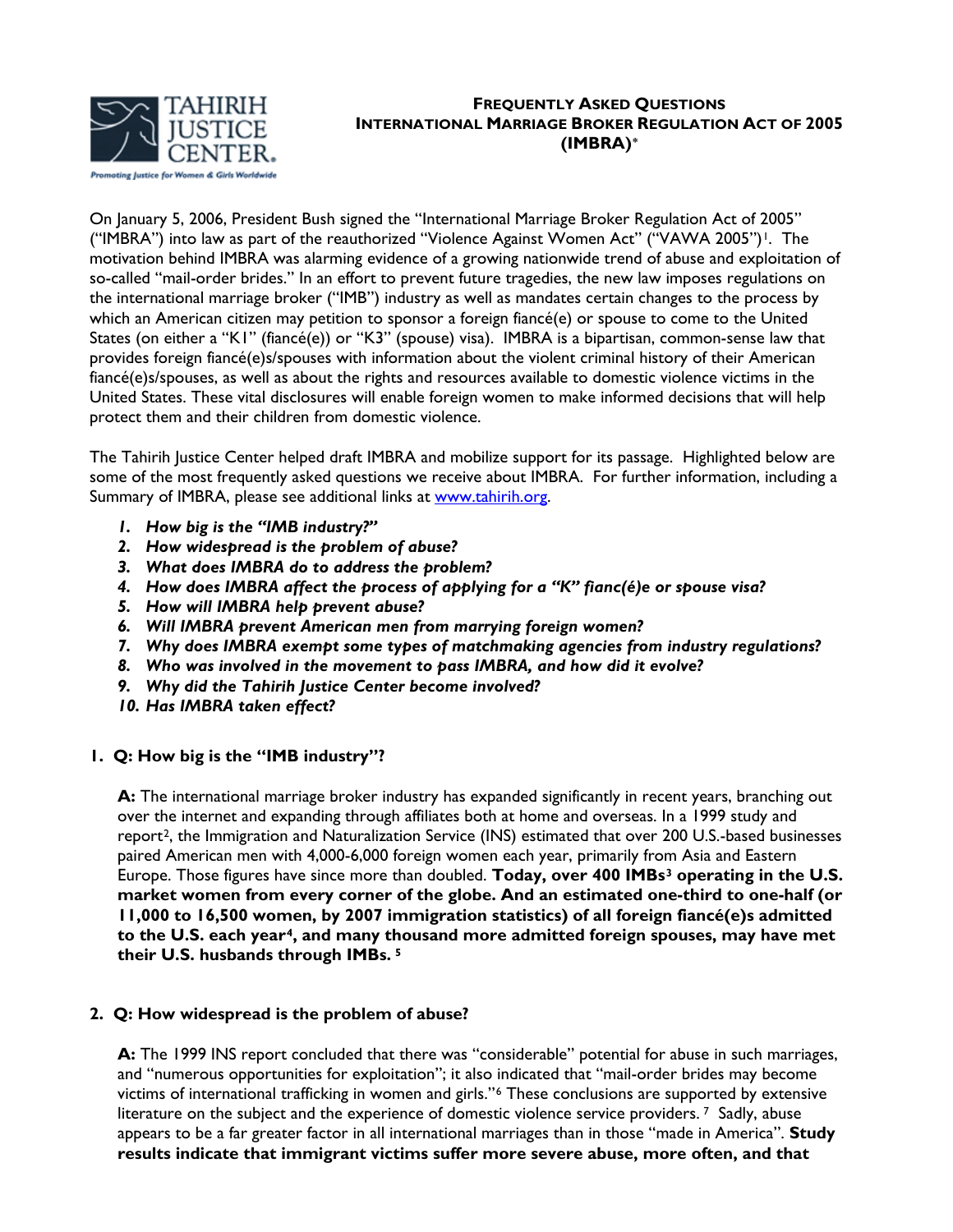**abuse rates in marriages between U.S. citizens and foreign women are approximately three times higher than in the general U.S. population.[8](#page-8-1)** The foreign woman recruited by an IMB is much more susceptible to abuse than an American woman for numerous reasons: her ability to get to know a potential spouse is greatly impaired by her limited ability to see him in person and observe him in his daily life; as an immigrant woman she may speak limited or no English and know very little about her rights under U.S. law or resources available to her if she is abused; without family and friends in the U.S. she can find herself alone and isolated; the way women are often marketed to American men may create the expectation that she will be docile, subservient, or submissive, and if she does not live up to those expectations, conflict may result; other ways that IMBs do business give male clients a sense of entitlement and encourage their perception that they are "purchasing" a bride; and, finally, her dependence on her U.S. citizen spouse for immigration status, financial support, and information about whether she has any alternatives may contribute to her being trapped in a violent situation.

Legal service providers have also documented widespread abuse. A national survey conducted by the Tahirih Justice Center in 2003 of legal service providers representing battered immigrant women found that over 50% of them had assisted women who met their abusers through IMBs. Through our direct work with battered immigrant women and through information like this shared with us by our colleague service-providers, as well as clergy, victim-witness advocates, law enforcement, and others nationwide, we have learned about hundreds of cases of terrible abuse and exploitation (including the abuse and molestation of the children of "mail-order brides"), and at least a dozen murders or attempted murders. Given the underreporting of domestic violence generally (an estimated 75% of physical assaults go unreported)<sup>9</sup>, and the additional reporting barriers that immigrant women face, we fear we are only seeing the tip of a terrible iceberg.

It is important to note that there are no national statistics reflecting what the prevalence of abuse is in "brokered" marriages, specifically. The Department of Justice, in tracking national crime victim statistics, does not ask domestic violence victims how they met their abuser; U.S. immigration authorities (before IMBRA) had not expressly asked foreign fiancé(e)s/spouses whether they met their U.S. fiancé(e)s/spouses through an IMB, nor tracked what happened to those couples; and legal and social services agencies helping battered immigrants have not routinely asked how the couple met. A recently released study by the Government Accountability Office (GAO), however, showed that in FY 2005, 91 fiancé(e) visa petitions were filed by convicted sex offenders.[1](#page-8-1)0 An additional IMBRA-mandated GAO study released in August 2008 that was required to provide national statistics on how often people with any violent criminal history are using IMBs and applying to sponsor foreign fiancé(e)s or spouses<sup> $11$ </sup> was unable to report on this information because it was not maintained as it should have been in reportable form by the relevant government agencies.<sup>[12](#page-8-1)</sup>

# **3. Q: What does IMBRA do to address the problem?**

**A: IMBRA provides foreign women with information they need to make informed choices for their safety.** The following are some of IMBRA's key requirements:

- Prohibits an IMB from profiling girls under the age of 18;
- Requires IMBs, before they release the contact information of any foreign woman to any U.S. client to (1) conduct a search of federal and state public sex offender registries for information on that client; (2) provide the foreign woman with a copy of the results of that search as well as further criminal and marital background information the IMB has collected directly from the U.S. client; (3) advise her of the rights and resources available to domestic violence victims in the U.S.; and (4) obtain her written consent to the release of her contact information to that specific U.S. client;
- Requires that the criminal background check information that the Department of Homeland Security (DHS) already collects on Americans petitioning for a foreign fiancée or spouse visa be shared with that foreign fiancée or spouse;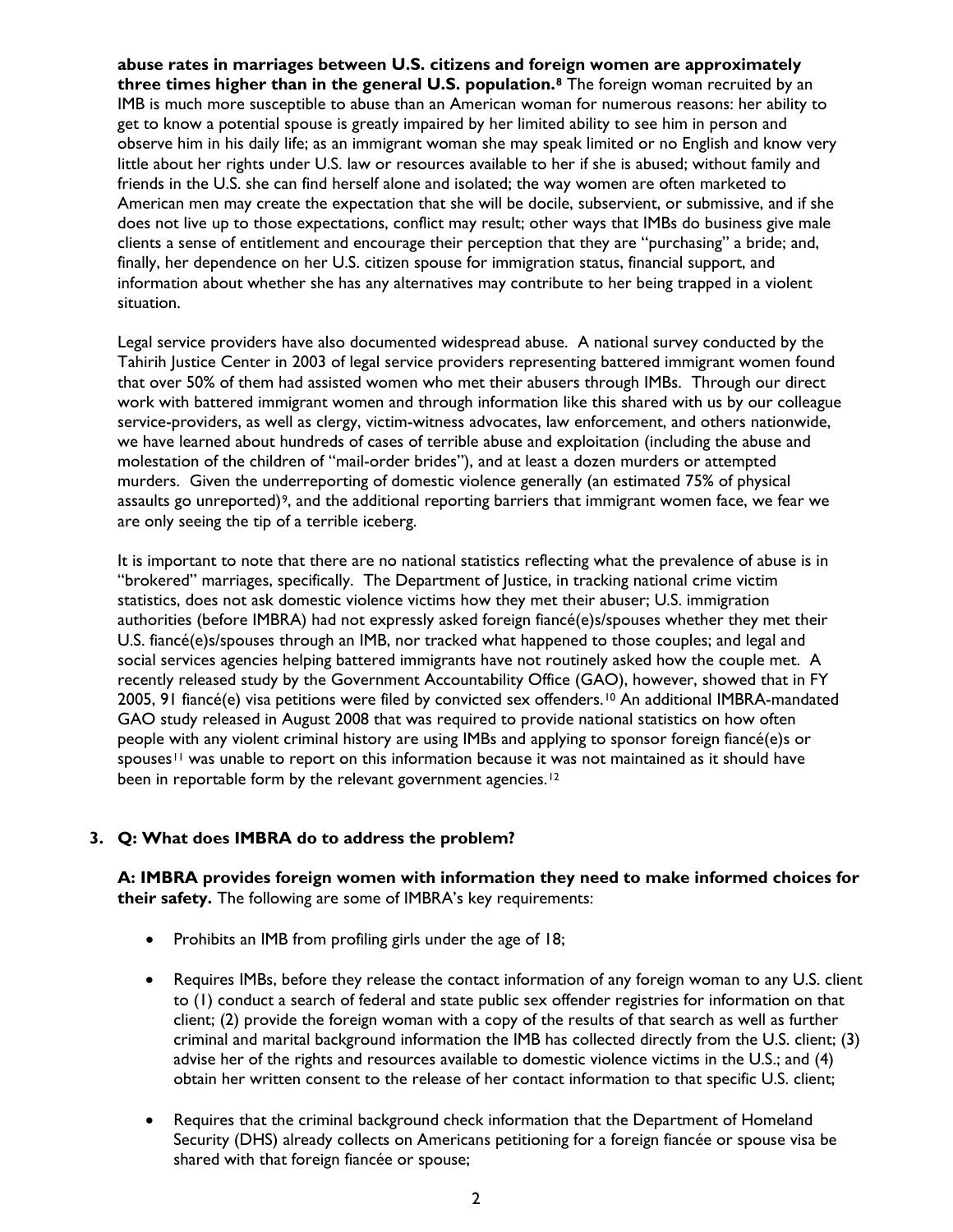- Requires foreign fiancées and spouses coming to the U.S. to be given an information pamphlet reviewing the rights and resources available to domestic violence victims in the U.S; and
- Halts the practice of Americans simultaneously seeking visas for multiple fiancées and provides a lifetime cap of two fiancée visas per U.S. petitioner (subject to DHS waiver).

For a more extensive Summary of IMBRA, please see [www.tahirih.org.](http://www.tahirih.org/)

## **4. Q: How does IMBRA affect the process of applying for a "K" fianc(é)e or spouse visa?**

**A: We expect that the vast majority of couples applying for these visas will notice only minimal changes in the application procedures, and experience about the same wait times from application to issuance, as they did before IMBRA.** IMBRA necessitated changes in the I-129F petition form and in the consular visa interviews. Because of DHS's delay in implementing the changes, the system initially became backlogged, but it has since been cleared. Under IMBRA, U.S. petitioners will be asked to provide information about certain criminal convictions and about whether they met their foreign fiancé(e)s/spouses through an IMB.[13](#page-8-1) Foreign visa applicants will also be asked whether they met their American fiancé(e)s/spouses through an IMB, and whether that IMB gave them (the foreign visa applicant) the information that the IMB was required to provide under IMBRA. The foreign visa applicant will be given the background information supplied by the U.S. petitioner on the visa petition form, as well as any information that the U.S. government obtains from its own criminal background check on the U.S. petitioner, together with a pamphlet advising the foreign visa applicant about the marriage-based immigration process and the rights and resources available to domestic violence victims in the U.S. **IMBRA mandates no new background checks.** The U.S. government had already instituted mandatory background checks on all beneficiaries and petitioners for all immigration benefits and services, including U.S. citizen petitioners, back in January 2002. IMBRA simply mandates that the government share criminal background information already routinely in its possession with the foreign fiancé(e)/spouse being sponsored.

IMBRA also places limits on how many and how often petitions may be filed for foreign fiancé(e)s, to prevent serial sponsorship by violent predators. The new caps limit a U.S. petitioner's sponsorship of K1 visas to 2 total, with no less than 2 years between the filing of the last approved petition and the current petition. If a U.S. petitioner has already petitioned to sponsor multiple prior fiancé(e) visas, or is petitioning to sponsor another fiancé(e) within 2 years of the last approved fiancée visa petition, then the U.S. petitioner must seek a waiver of the limits and justify why it is appropriate. If a U.S. petitioner has a record of violent offenses, the waiver will be denied, but even then, a waiver may be obtained if "extraordinary circumstances" can be shown.<sup>[14](#page-8-1)</sup>

### **5. Q: How will IMBRA help prevent abuse?**

**A:** IMBRA will help prevent abuse by providing to foreign spouses and fiancé(e)s critical background information that might help to predict abusive behavior by their U.S. sponsor. IMBRA will also provide them with information about where they can turn for help to escape abuse (including practical information about hotlines, shelters, etc.). **These "caution" and "emergency exit" signs will prove life-saving for many women and their children.** In addition, the disclosure requirements imposed up-front on IMBs themselves may dissuade those with violent histories from using IMBs to find their next victims, and enable a woman to avoid a relationship with a man who may, in fact, be a convicted child molester, rapist, or murderer. IMBRA's visa limits will also prevent violent predators from churning through vulnerable foreign women and their children through serial sponsorship.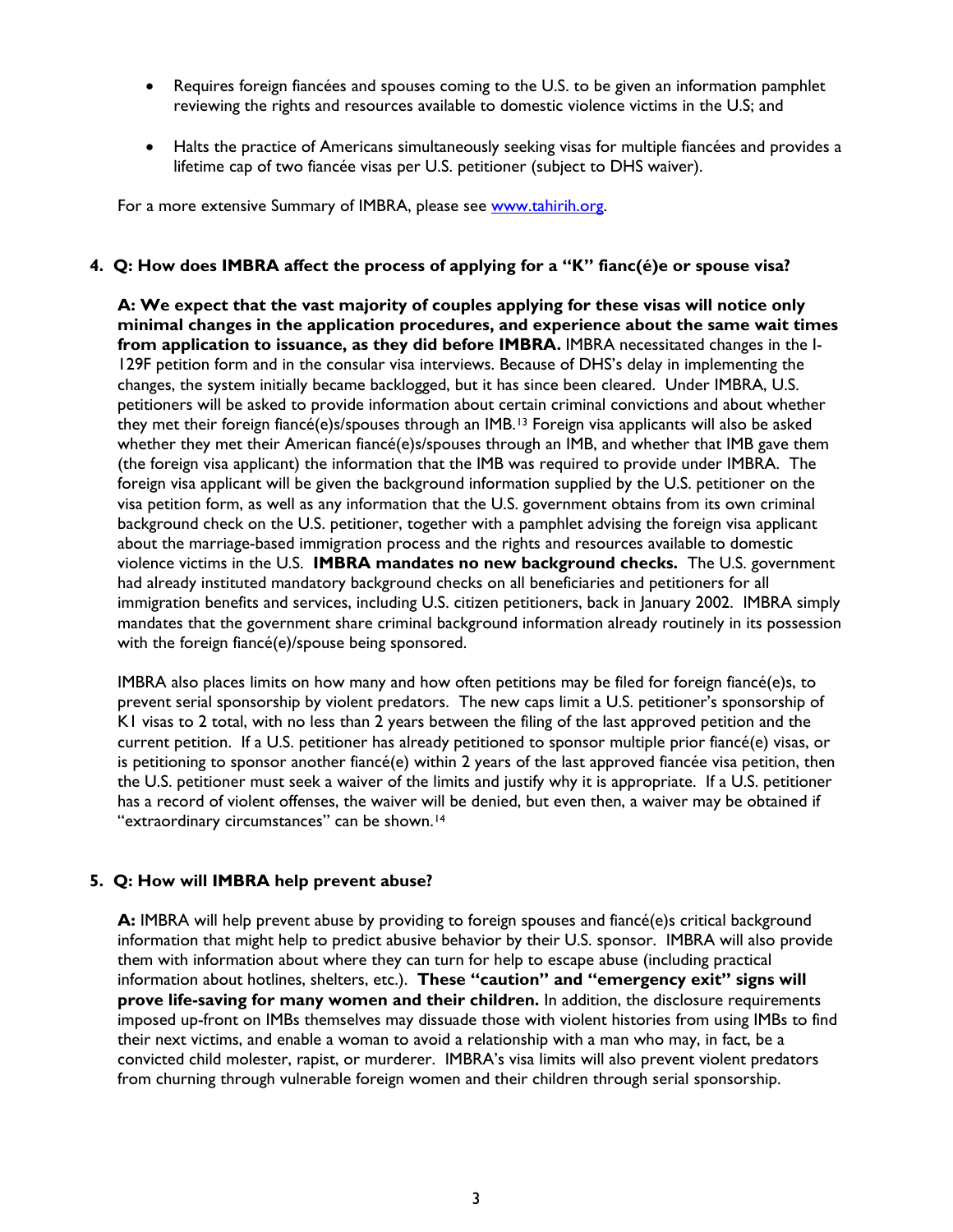## **6. Q: Will IMBRA prevent American men from marrying foreign women?**

**A: IMBRA does not prevent anyone from marrying whomever they choose – it just enables**  *informed* **choices to be made, and prevents the marriage-based immigration process from being abused by serial predators.** The Tahirih Justice Center, and many other organizations, worked very hard over several years to advocate for the right balance to be struck in IMBRA to promote a self-help protective scheme that would prevent needless tragedies while permitting people of good intentions to continue to find international romance through dating and matchmaking services. While IMBRA's industry regulations will require IMBs to make some changes, these agencies are in the business of facilitating communication. Facilitating the disclosures that IMBRA requires, therefore, should be a natural extension of what they already do. The vast majority of IMB clients, too, will hardly notice a difference as a result of IMBRA. A Foreign Affair, one of the largest IMBs in the U.S., agrees that clients will feel only "minor changes" as a result of IMBRA, telling clients that they will have to fill out a "very short criminal and marital background history form" and may have to "wait a bit longer for a response."[15](#page-8-1)

**7. Q: Why does IMBRA exempt traditional non-profit cultural/religious matchmakers, and dating/matchmaking companies that charge clients comparable fees and offer them comparable services regardless of their gender or where they are from? Will that mean that women who meet their American fiancés/spouses through one of these other agencies will not benefit from the protections of IMBRA?** 

**A: IMBRA differentiates IMBs from other dating services because IMBs' profit model and marketing practices uniquely place women at greater risk for abuse.** The economic motivation to satisfy the American male who is the paying client, without regard for the safety of the non-paying foreign female recruit, who is typically from a poor or economically depressed country, simply does not exist with these other types of services that do not profit from the satisfaction of only one party.[16](#page-8-1) Further, the fact that men using IMBs may pay significant fees and incur considerable expenses can create a dangerous sense of entitlement or ownership. *See*, *e.g.*, [www.armcandyinternational.com/services.htm](http://www.armcandyinternational.com/services.htm) (touting its \$10,500 fee for services as a bargain to obtain the beautiful woman of one's dreams – "*less than [the price of] an economy car*") (last visited 6/27/06); [www.barranquillasbest.com/id41.html](http://www.barranquillasbest.com/id41.html) (assuring clients that "their new Latin wife will be the greatest investment and love of their life") (last visited 9/19/06). Other ways in which IMBs firmly establish a "male as client, female as commodity" dynamic include "satisfaction guaranteed" assurances offered to male clients and so-called "romance tours" during which a dozen male clients may be introduced to several hundred women recruits at once.

IMBs' marketing practices, which often tout foreign women as traditional or even submissive and subservient, can also attract men looking to dominate their wives. Consider this pitch:

"While many women that you are used to would never cater to you like in old-fashioned times, a filipina will insist that she make you more comfortable…There are not too many girls like this anymore (especially domestically), but rest assured that this character trait is ingrained in the mind of the average filipina."(http://manilabeauty.com/faq.phtml) (last visited 03/05/07)

"[Russian women] are much more patient and can tolerate things that Western women will never be able to bear. … Another important difference is that Russian women (and Russians in general) have very low self-esteem. While Western women think that they are goddesses and able to cope with anything on their own, a Russian woman will rarely leave a bad (really BAD) husband because of the fear that she won't find another one. For many years the state and men have been oppressing them, and they don't think much about themselves." ([http://www.womenrussia.com/faq.htm#husbands\)](http://www.womenrussia.com/faq.htm#husbands)

The greater risk of abuse in these sorts of "brokered" marriages was underscored in the 1999 INS report, which voiced the concern that "These are relationships fostered by for-profit enterprises, where the balance of power between the two individuals is skewed to empower the male client who may be seen as 'purchasing' a bride...."<sup>[1](#page-8-1)7</sup>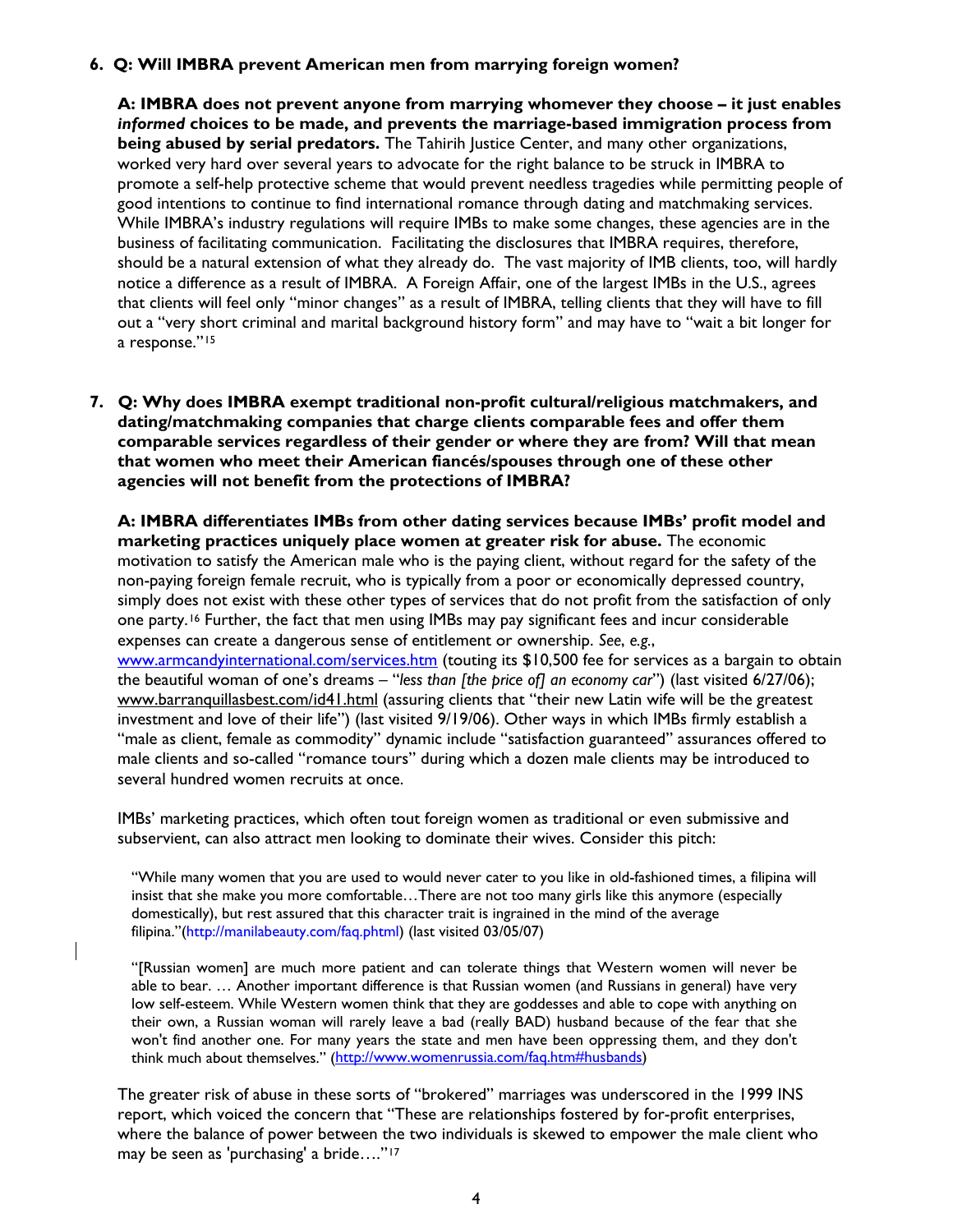Importantly, foreign women who may use "mainstream" or cultural dating services will also benefit from many of IMBRA's protections. While mainstream or cultural dating services are not required to collect and distribute background information up front, foreign fiancé(e)s/spouses who use these services will still receive criminal background information on their American sponsors during the "K" visa process. Additionally, they will receive the information brochure required by IMBRA that provides critical information about their legal rights and resources available to assist them if they are abused. Finally, they will also be protected from serial predators by the caps on fiancé(e) visa petitions established by IMBRA.

#### **8. Q: Who was involved in the movement to pass IMBRA, and how did it evolve?**

**A: IMBRA's passage was the result of over a decade of legislative groundwork to promote protections for all immigrant women from abuse, and over a half-decade of growing recognition by federal and state governments of the plight of "mail-order brides."** In 1990, the first federal provisions to help battered immigrant spouses were passed, followed in 1994 by more comprehensive protections contained in the Violence Against Women Act (VAWA), legislation that was reauthorized and expanded in 2000 and again in 2005. In 1996, a regulation responding to concerns about abuses was first imposed on the IMB industry by the "Mail-Order Bride Act" (8 U.S.C. §1375). In 1999, the author of the study commissioned by the INS reviewed these concerns and recommended that male IMB clients be screened and female IMB recruits be informed of their rights and resources if they are abused.<sup>[18](#page-8-1)</sup> Understanding the need for further action on these findings and recommendations, and motivated by some brutal high-profile murders of "mail-order brides", several states pioneered legislation to protect foreign women who meet their spouses through international matchmaking agencies from abusive marriages. In 2001, Washington State was the first to enact legislation to address the problem, followed by Texas, Hawaii and Missouri; California and Minnesota have also considered protective legislation. IMBRA itself was initially introduced to Congress in July 2003, and in July 2004, Senator Sam Brownback convened a hearing of the Senate Foreign Relations Committee on "Human Trafficking: Mail-Order Bride Abuses." When IMBRA was reintroduced in September 2005, it was with solid bipartisan support in both Chambers of Congress (lead co-sponsors were Sen. Sam Brownback (R-KS), Sen. Maria Cantwell (D-WA), Rep. Frank Wolf (R-VA), and Rep. Rick Larsen (D-WA)). IMBRA continued to enjoy widespread bipartisan support at each of the several legislative hurdles it had to pass before its enactment as incorporated in VAWA 2005.

**The passage of IMBRA was also the result of cooperation and coordination of efforts by a wide range of well over 200 organizations and individuals representing many political, religious, and cultural communities.** In addition to Tahirih, women's and human rights groups that had core involvement in drafting and advocating for IMBRA included the Immigrant Women Program of Legal Momentum, the National Network to End Violence Against Immigrant Women, the National Asian Pacific American Women's Forum, the GABRIELA Network (a Filipine-U.S. women's solidarity association), and Amnesty International USA. Over 200 additional groups and individuals comprised the nationwide "Coalition to End Exploitation and Abuse of Women by International Marriage Brokers and Their Clients," voicing their support for protective regulations through calls and letters to Congress, as well as meetings with legislators and their staff. The Women's Funding Network (an international organization with over 100 member funds committed to improving the status of women) launched an online petition to Congress in support of IMBRA that garnered over 18,000 signatures. Project Kesher (a network of over 125 Jewish women's civic groups across the former Soviet Union) also organized a petition supporting IMBRA. Other religious and faith-based groups also rallied behind IMBRA, from the Institute on Religion and Public Policy to the Salvation Army. The media contributed to the building momentum for legislative protections: Lifetime Television in particular raised awareness about IMBRA and mobilized public support. Several private law firms and government relations groups provided advice and assistance on the development of IMBRA and the legislative campaign. Finally, some "industry insiders", from IMB clients to IMB owners and employees, have also informed and supported our efforts over the years, out of their alarm at the kinds of abuses they were witnessing.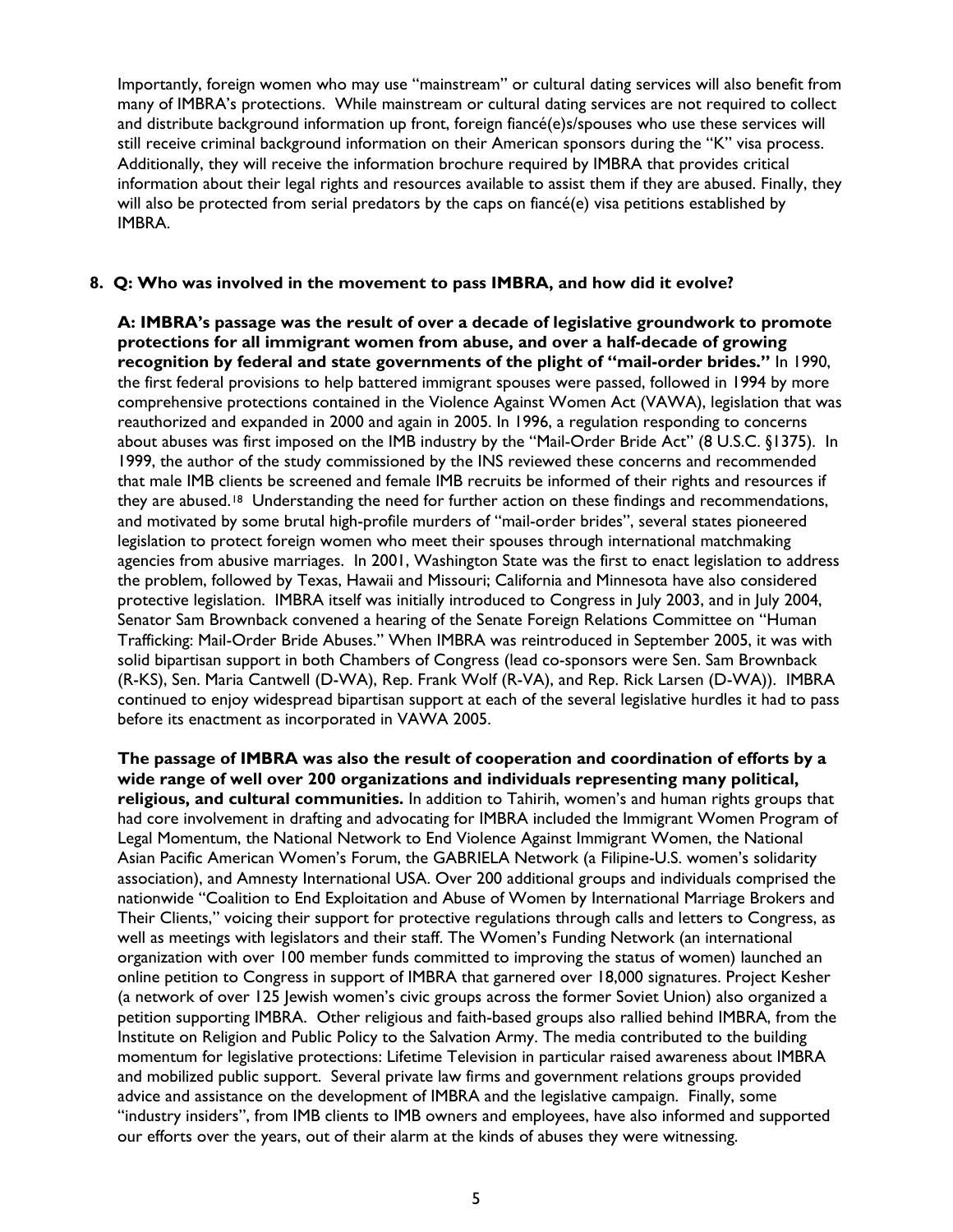# **9. Q: Why did the Tahirih Justice Center become involved?**

**A: Several years ago, we began to notice that more battered immigrant women were turning to us for help who had met their abusive husbands through IMBs**. As noted above, we polled our colleagues across the country and found that our experience was not unique, learning that there was, regrettably, a growing trend of abuse and exploitation in this rapidly expanding but virtually unregulated industry. The nature of the abuse many women suffered was particularly perverse and brutal, suggesting that predators were deliberately using the industry as an easy conduit to find new unsuspecting victims overseas. **Moved to action by these horrific abuse cases, the Tahirih Justice Center launched a multi-prong campaign to engage in public education and outreach, to advocate for legislative protections and to promote IMB accountability.**

# **10. Q: Has IMBRA taken effect?**

**A: Yes. Most of IMBRA took effect 60 days after enactment (on March 6, 2006)**, with the exception of the requirements concerning the information pamphlet, which the government was required to develop and begin distributing by 120 days after enactment (on April 28, 2006). Both the IMB industry and the U.S. government, however, have been slow to respond.

#### *Implementation and Enforcement by the U.S. Government*

The government did not meet these statutory deadlines and as a result, the processing of "K1" (fiancé(e)) and "K3" (spouse) visa applications filed after IMBRA's effective date was temporarily suspended while the government put in place the requirements of IMBRA. These initial visa processing delays were resolved by the fall of 2006, however, and the backlog has been addressed.

In addition, more than 2 years past the statutory deadline for its completion, translation and distribution, we are still waiting for the government to finalize the IMBRA-mandated information pamphlet. The government published for public comment a draft pamphlet in July 2008. More than 60 nonprofit agencies, advocates and experts with specialized insights on the legal rights of immigrant survivors of domestic violence, sexual assault, and other crimes provided feedback. Because IMBs have up to 30 days after the government makes the pamphlet available before they are themselves obligated to distribute it to their foreign women clients, the government's delay has also prevented IMBs from meeting part of their obligations under IMBRA.

As an August 2008 GAO report cites, there are additional disturbing gaps in federal agencies' implementation and enforcement of IMBRA. For example:

- The Department of State (DOS) has not been providing foreign fiancé(e)s/spouses with a copy of their American sponsors' visa applications, which contain important IMBRA-mandated disclosures about criminal convictions. The GAO also discovered that it was not until March 2008—more than two years after IMBRA's enactment—that DOS finally issued formal guidance to consular officers processing fiancé(e)/spouse visas overseas about all the vital disclosures they are required to make under IMBRA.
- The Department of Homeland Security (DHS) has failed to set up IMBRA-required procedures to prevent serial predators from sponsoring visas for multiple foreign fiancé(e)s. Prior to IMBRA, there was no limit on the number of visas applications that could be submitted to sponsor foreign fiancé(e)s, and no tracking mechanism to prevent even simultaneous sponsorship applications. Foreign spouses were also not advised about how many times before their American spouse may have sponsored such visas. IMBRA sought to close this loophole to prevent serial predators from "churning through" a succession of foreign brides.
- Also, DOS, DHS, and the Department of Justice have not yet coordinated to determine which agency will be responsible for investigating and prosecuting IMBs who commit civil or criminal violations of obligations imposed on the industry by IMBRA. This last failure has left IMBRA essentially unenforced, nearly three years after its enactment.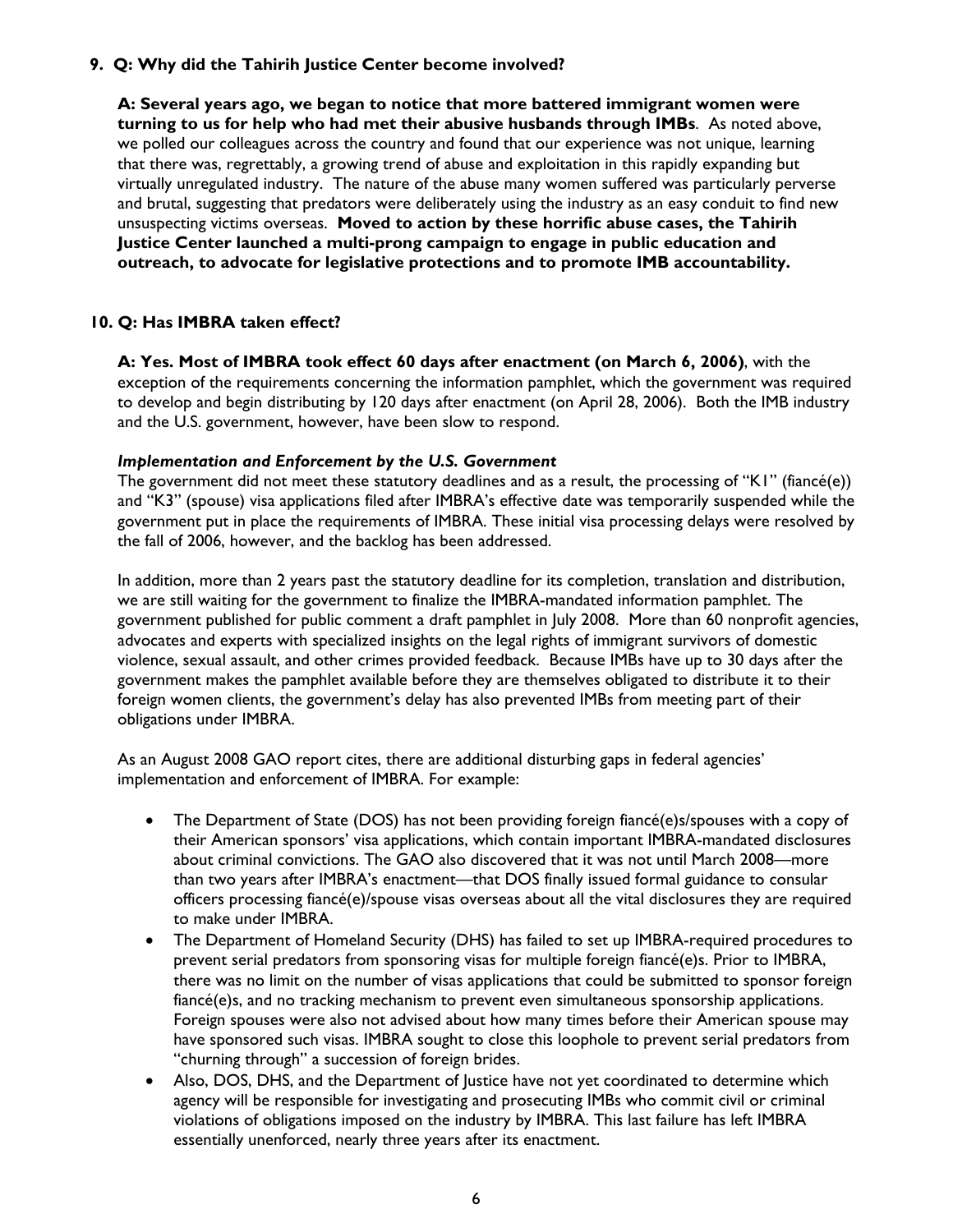### *Resistance to Regulations by the IMB industry*

As often happens in regulated industries, some IMBs are resisting regulation and a number of them brought suit after IMBRA became law to try to challenge IMBRA on constitutional grounds. A "temporary restraining order" (TRO) was issued by a federal district court in Georgia on March 3, 2006 that barred the government from enforcing IMBRA against the plaintiff in that case, an IMB called "European Connections," but that TRO was dissolved on September 25, 2006 and is therefore no longer in effect. Moreover, on March 23, 2007, the Georgia Judge issued his final decision on the plaintiff's underlying constitutional challenges, finding them all to be without merit and upholding IMBRA as a preventative measure that is "highly likely to reduce domestic abuse – and may actually save lives".

A second TRO requested by a group of other plaintiff-IMBs was rejected by another federal district court in Ohio on May 25, 2006 after the Ohio Judge concluded that the constitutional challenges had "little likelihood of success on the merits." Moreover, the Ohio plaintiff-IMBs on December 19, 2006 filed a motion to dismiss their case, which the judge granted on January 17, 2007.

There is now no injunction pending against IMBRA in any court, and thus **IMBRA is fully enforceable against all IMBs.** The Tahirih Justice Center joined both the Georgia and Ohio suits as a party to defend the constitutionality of IMBRA.

**Once IMBRA is fully implemented, we are confident that it will have minimal impact on people of good intentions seeking international romance, but that it will have a powerful deterrent effect on violent predators, who will no longer be able to use IMBs or the marriage-based immigration system as an easy conduit to find new and highly vulnerable victims overseas.** 

#### **ENDNOTES:**

1 IMBRA is Subtitle D (Sections 831-834) of Title VIII in Public Law 109-162 ("The Violence Against Women and Department of Justice Reauthorization Act of 2005").

5 Note: In 1999, when the "one-third to one-half" formula applied to fiancé(e) visas was first used, the "K3" (spouse) visa did not yet exist. However, in some areas of the world in which the IMB industry is especially active, such as Russia and the Philippines, U.S. consular officers have estimated that perhaps *80% of women applying for K3 visas have met their spouses through IMBs*. In addition, many IMB websites offer assistance with K3 visas as well as K1 visas. We estimate, therefore, that perhaps several thousand of the 15,065 K3 visas on which foreign spouses of U.S. citizens were admitted to the U.S. in 2007, also may be traced to IMB introductions, as noted above.

 $\overline{a}$  $*$  Compiled by the Tahirih Justice Center (www.tahirih.org), which is a non-profit 501(c)(3) organization that works to protect immigrant women and girls seeking justice in the United States from gender-based violence through pro bono legal services and public policy advocacy. For more information, please contact justice@tahirih.org or call (703) 575-0070.

<sup>&</sup>lt;sup>2</sup> See Commissioner of the Immigration and Naturalization Service and the Director of Violence Against Women Office at the Department of Justice, *International Matchmaking Organizations: A Report to Congress* (1999), available at

http://www.uscis.gov/files/article/Mobrept\_full.pdf.<br><sup>3</sup> A survey of the Internet conducted by the Tahirih Justice Center in summer 2003 documented at least 400 IMB websites operating in the U.S. *See also* Vanessa Brocato, *Profitable Proposals: Explaining and Addressing the Mail-Order Bride Industry Through International Human*  Rights Law, 5 San Diego Int'l L.J. 225, 229 (2004) (citing estimates of 500 IMBs operating in the U.S., and at least 2,700 worldwide).<br>4 This "one-third to one-half" formula is derived from the 1999 INS report (see supra, that report was based), 12,306 foreign fiancé(e)s were admitted to the U.S. The INS estimated that there were 4,000-6,000 "mail-order brides" amongst those 12,306 total foreign fiancé(e)s, which represented one-third to one-half of that 1998 total. Our current estimate just applies the same formula to the latest available statistics. Thus, in 2007, U.S. Citizenship and Immigration Services reported that 32,991 foreign fiancé(e)s, and 15,065 foreign spouses, were admitted to the U.S. on "K1" or "K3" visas. *See* Column K, Rows 77 and 79, in Table 25, "Nonimmigrant Admissions by Class of Admission: Fiscal Years 1998 to 2007," in the *Yearbook of Immigration Statistics (2007),* available at http://www.dhs.gov/ximgtn/statistics/publications/YrBk07NI.shtm. Our current estimate of 11,000-16,500 "mail-order brides" coming to the U.S. each year represents one-third to one-half of the total number (32,900) of foreign fiancées admitted to the U.S. in 2005. Based on 2004 statistics, we had previously estimated 9,500-14,500 "mail-order brides" entered the U.S. on fiancée visas each year.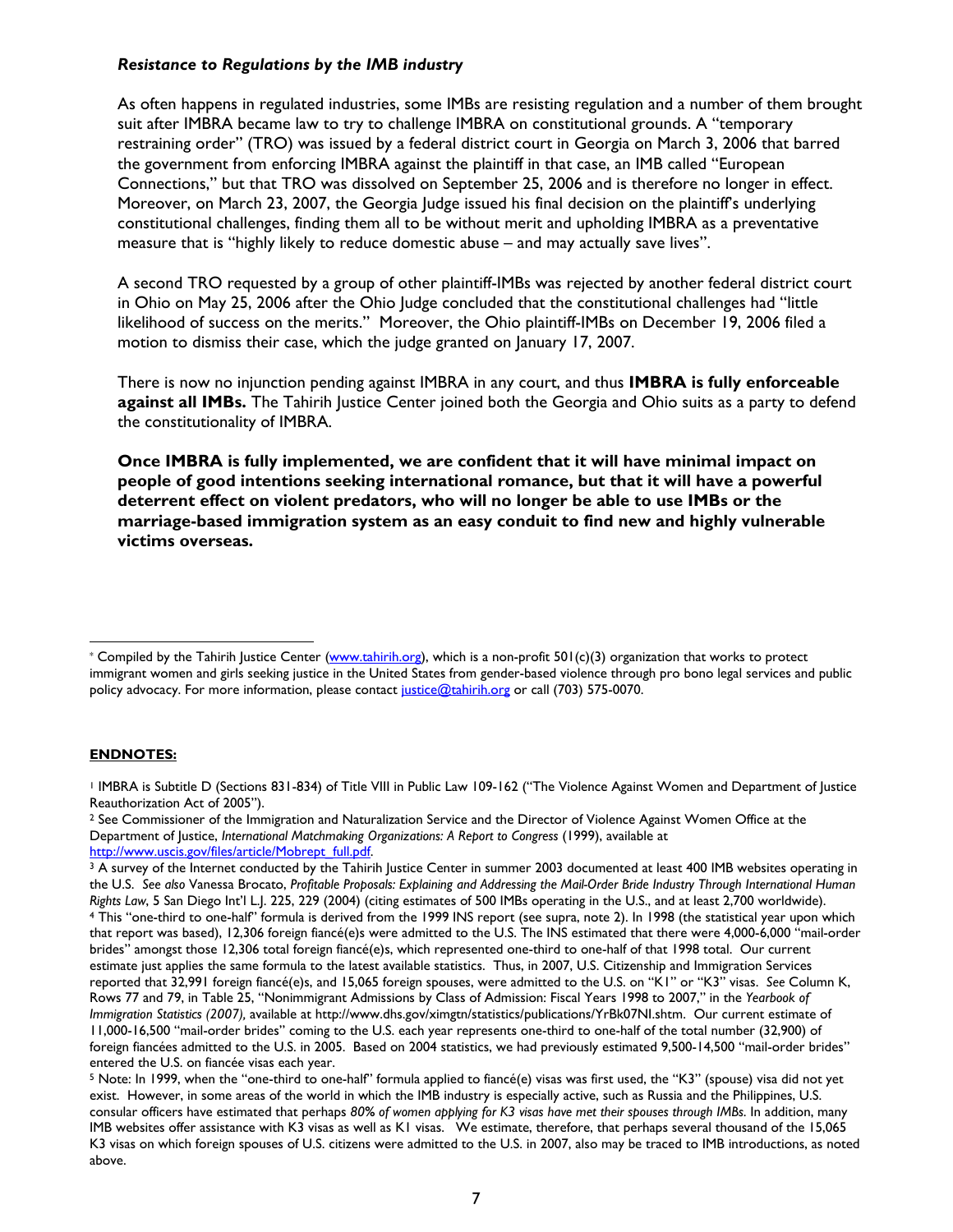7 Government-funded studies, NGO reports, academic research, and other publications addressing the abuse and exploitation of "mailorder brides" include: Amy O'Neill Richard, "International Trafficking in Women to the United States: A Contemporary Manifestation of Slavery and Organized Crime," Center for the Study of Intelligence (Nov. 1999), at p. 27; Donna M. Hughes, "Role of Marriage Agencies in Trafficking in Women and Trafficking in Images of Sexual Exploitation" (The Impact of the Use of New Communications and Information Technologies on Trafficking in Human Beings for Sexual Exploitation), Council of Europe (Nov. 2001); "The Willingness of 'Mail-Order Bride' Companies to Provide Services to Violent Men," Equality Now, New York; Donna M. Hughes, "The Role of 'Marriage Agencies' in the Sexual Exploitation and Trafficking of Women from the Former Soviet Union," International Review of Victimology (Vol. 11, 2004); Kohl-Welles, Costa and Veloria, "Mail-Order Bride Law Protects Vulnerable Women," Puget Sound Business Journal (July 5-11, 2002); Donna M. Hughes, "Short Report on Trafficking in Women from Ukraine Research Project," University of Rhode Island (Aug. 2001); Linda Kelley, "Marriage for Sale: The Mail-Order Bride Industry and the Changing Value of Marriage," 5 J. Gender, Race & Just. 175 (2001); Tiffany E. Markee, "A Call for Cultural Understanding in the Creation, Interpretation and Application of Law: Is the United States Meeting the Needs of Russian Immigrant 'Mail-Order Brides?'", 31 Cal. W. Int'l L.J. 277 (Spring 2001); Donna R. Lee, "Mail Fantasy: Global Sexual Exploitation in the Mail-Order Bride Industry and Proposed Legal Solutions," Asian Law Journal 5 (1998); Christine S.Y. Chun, "The Mail-Order Bride Industry: The Perpetuation of Transnational Economic Inequalities and Stereotypes," 7 U. Pa. J. Int'l Econ. L. 1155 (Winter 1996); Beverly Encarguez Perez, "Woman Warrior Meets Mail-Order Bride: Finding an Asian American Voice in the Women's Movement, 18 Berkeley Women's L.J. 211 (2003); Kate O'Rourke, "To Have and To Hold: A Postmodern Feminist Response to the Mail-Order Bride Industry," 30 Denv. J. Int'l L. & Pol'y 476 (Summer 2002); Vanessa Vergara, "Abusive Mail-Order Bride Marriage and the Thirteenth Amendment," Northwestern University Law Review 94 (2000); Ryiah Lilith, "Buying A Wife But Saving a Child: A Deconstruction of Popular Rhetoric and Legal Analysis of Mail-Order Brides and Intercountry Adoptions," 9 Buff. Women's L.J. 225 (2000-2001); Suzanne H. Jackson, "To Honor and Obey: Trafficking in 'Mail-Order Brides,'" 70 Geo. Wash. L. Rev. 475 (June 2002); Vanessa Brocato, "Profitable Proposals: Explaining and Addressing the Mail-Order Bride Industry Through International Human Rights Law," 5 San Diego Int'l L.J. 225 (2004); Stephanie Earls, "From Russia, with Love Romance and Risk Intertwine in the Booming Business of 'Mail-Order Brides'" Times Union (Aug. 22, 2004); Janet Calvo, "A Decade of Spouse-Based Immigration Laws: Coverture's Diminishment, But Not Its Demise" 24 N. Ill. U. L. Rev. 153 (Spring 2004); Jeanne Kohl-Welles, "International Matchmaking Organizations: Washington State's Public Policy Response to Providing Protections to Mail-Order Brides," Wellesley Centers for Women 2001 International Research & Action Conference (April 25-28, 2004); Venny Villapando, "The Business of Selling Mail-Order Brides," in Making Waves: An Anthology of Writings by and about Asian American Women (Asian Women United of Cal. ed., 1989); Nora V. Demleitner, "In Good Times and in Bad: The Obligation to Protect "Mail-Order Brides," 2 Women and International Human Rights Law 613 (Kelly D. Askin and Dorean M. Koenig eds., 2000)*;* Leslye E. Orloff and Megan P. McKnight, "The International Matchmaking Industry: Consequences to Women and Recommended Policy Steps," Ayuda Inc. (March 1999); Eddy Meng, "Mail Order Bride: Gilded Prostitution and the Legal Response," Univ. of Michigan Journal of Law Reform (Fall 2004); Louise Langevin and Marie-Claire Belleau, "Trafficking in Women in Canada: A critical Analysis of the Legal Framework Governing Immigrant Live-in Caregivers and Mail-Order Brides," Status of Women Canada (February 2000); Marie-Clarie Belleau, "Mail-Order Brides in A Global World", 67 Alb. Law Rev. 595 (2003); Mila Glodava and Richard Onizuka, Mail-Order Brides: Women for Sale (Fort Collins, Colorado: Alaken, Inc., 1994); Uma Narayan, "Male-order" brides: Immigrant women, domestic violence and immigration law," Hypatia Vol. 10, Issue 1 (Bloomington:Winter 1995); Lana Mobydeen, "Something Old, Something New, Something Borrowed, Something Mail-Ordered? The Mail-Order Bride Industry and Immigration Law," 49 Wayne L. Rev. 939 (2004); and Katherine Lloyd, "Wives for Sale: The Modern International Mail-Order Bride Industry" 20 NW. J. INT'L L. & BUS. 341 (2000). In addition, there has been significant coverage of the issue in newspaper or magazine articles (see, e.g.,, Asjylyn Loder, "Mail Order Brides Find U.S. Land of Milk, Battery" *Women's E-News* (June 22, 2003); Leela Jacinto, "Proposed Bill Seeks to Protect Mail-Order Brides", ABCNews.com (July 10, 2003); Daren Briscoe, "Mail-Order Misery", *Newsweek* (February 7, 2005); Nancy Traver, "The Marriage Trap," *Chicago Tribune* (January 7, 2004); Jane Hansen, "From Russia, for Love", "A Stalking, a Shooting, and a Surprise Ending", "Mail-Order Bride Business is Popular, Controversial", *Atlanta Journal-Constitution* (three-part series: December 4, 5, 7, 2004)); in op-eds (see, e.g., Laudan Aron, "Something Borrowed, Something (Black And) Blue," *Salt Lake Tribune* (July 25, 2006)); and in other media outlets (including NBC Nightly News, Fox News, and *The O'Reilly Factor*). 8 *See* Giselle Aguilar Hass, Nawal Ammar, and Leslye Orloff, *Battered Immigrants and U.S. Citizen Spouses* (April 2006), at pp. 2 & 5

(www.legalmomentum.org/site/DocServer/dvusc.pdf?docID=314). Though this study did not focus on couples who had met through an IMB, it is a close analogy: because only U.S. citizens are entitled to sponsor foreign fiancé(e)s/spouses for K1/K3 visas, the two typical routes for "mail-order brides" to come to the United States, it is reasonable to expect that abuse rates in marriages between U.S. citizens and immigrant women generally would be indicative of abuse rates in marriages between U.S. citizen/IMB clients and immigrant women/IMB recruits specifically.

<sup>9</sup> *See* Patricia Tjaden and Nancy Thoennes, ""Full Report of the Prevalence, Incidence, and Consequences of Violence Against Women: Findings from the National Violence Against Women Survey" (Washington, D.C.: National Institute of Justice and the Centers for Disease Control and Prevention) (2000),available at http://www.ncjrs.gov/pdffiles1/nij/183781.pdf (empirical study based on a nationally representative sample of 8000 men and 8000 women).

<sup>10</sup> See "Immigration Benefits: Circumstances under Which Petitioners' Sex Offenses May Be Disclosed to Beneficiaries," GAO-06-735, June 14, 2006, available at http://www.gao.gov/new.items/d06735.pdf.<br><sup>11</sup> The U.S. government has also imposed regulations and oversight on other sectors based on compelling non-statistical evidence of

abuse and exploitation, in consideration also of the special vulnerabilities of the groups to be protected from harm: for example, au pair agencies, foreign exchange student programs, and international adoption agencies are all subject to protective regulations. On August 12, 2005, in fact, the Department of State proposed tougher regulations of foreign exchange student programs, to require among other things that all adults in host families be screened through a sex offender registry. *See* notice in the Federal Register (August 12, 2005) (Volume 70, Number 155), pages 47152-47155.

<sup>12</sup> International Marriage Broker Regulation Act of 2005, "Agencies Have Implemented Some, but Not All of the Act's Requirements," *United States Government Accountability Office*.

 $\overline{a}$ 6 See *supra*, note 2, at pp. 1, 6 & 8. For more on how the business model and marketing practices of IMBs heightens the potential for abuse, please see further FAQ above.